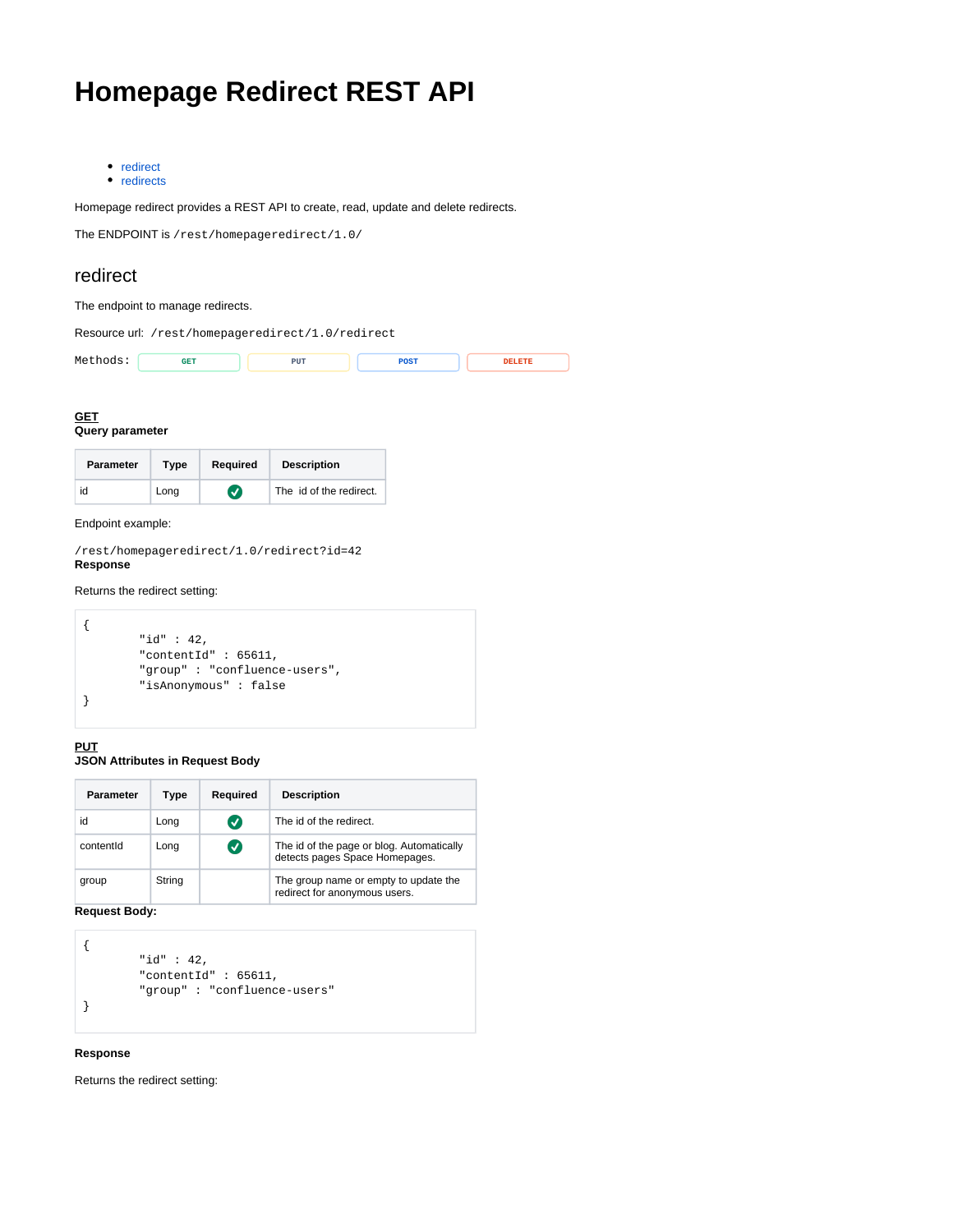```
{
         "id" : 42,
         "contentId" : 65611,
          "group" : "confluence-users",
         "isAnonymous" : false
}
```
#### **POST JSON Attributes in Request Body**

| Parameter | Type   | Required             | <b>Description</b>                                                          |
|-----------|--------|----------------------|-----------------------------------------------------------------------------|
| contentId | Long   | $\blacktriangledown$ | The id of the page or blog. Automatically<br>detects pages Space Homepages. |
| group     | String |                      | The group name or empty to create a<br>redirect for anonymous users.        |

## **Request Body:**

| "contentId": $65611,$       |
|-----------------------------|
| "group": "confluence-users" |
|                             |

## **Response**

## Returns the redirect setting:

|  | "id" : $43$ ,                |
|--|------------------------------|
|  | "contentId": $65611,$        |
|  | "group": "confluence-users", |
|  | "isAnonymous": false         |
|  |                              |
|  |                              |

#### **DELETE Parameters**

| <b>Parameter</b> | Type | Required         | <b>Description</b>      |
|------------------|------|------------------|-------------------------|
| id               | Long | $\boldsymbol{J}$ | The id of the redirect. |

## **Response**

Returns Status 200 when deleted successfully.

# <span id="page-1-0"></span>redirects

The endpoint to get all redirects.

Resource url: /rest/homepageredirect/1.0/redirects



#### **Parameters**

No parameters. **Response**